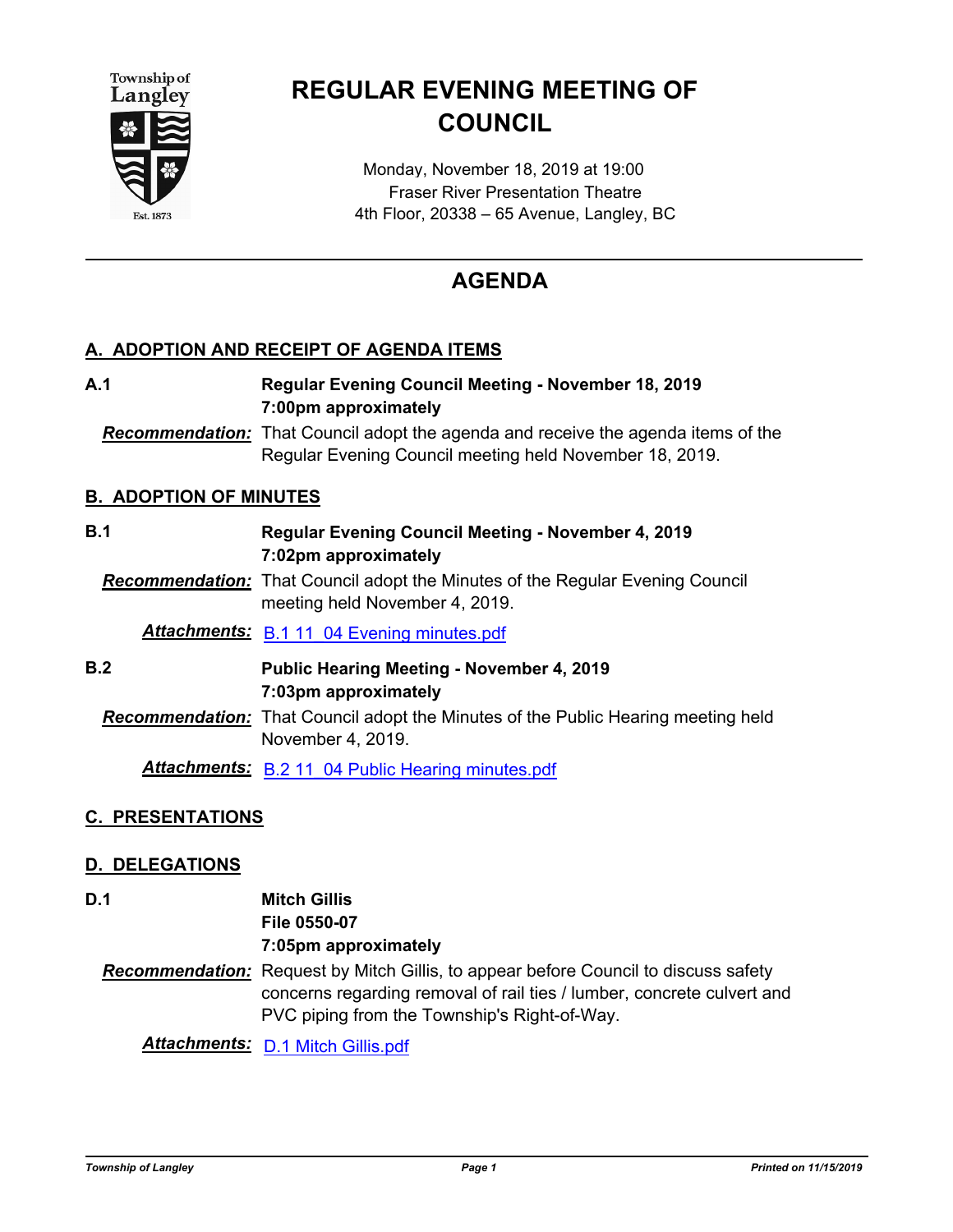| D.2                                                                           | <b>Christy Juteau</b><br><b>Little Campbell Watershed Society</b><br>File 0550-07<br>7:15pm approximately                                                                                                                                                                                                                                                                                                                                                                                                                                                                                                              |  |
|-------------------------------------------------------------------------------|------------------------------------------------------------------------------------------------------------------------------------------------------------------------------------------------------------------------------------------------------------------------------------------------------------------------------------------------------------------------------------------------------------------------------------------------------------------------------------------------------------------------------------------------------------------------------------------------------------------------|--|
|                                                                               | <b>Recommendation:</b> Request by Christy Juteau, Little Campbell Watershed Society, to<br>appear before Council to discuss a Township-wide Biodiversity<br><b>Conservation Strategy.</b>                                                                                                                                                                                                                                                                                                                                                                                                                              |  |
|                                                                               | Clerk's Note: Please refer to Item N.1.                                                                                                                                                                                                                                                                                                                                                                                                                                                                                                                                                                                |  |
|                                                                               | <b>Attachments: D.2 Little Campbell Watershed Society.pdf</b>                                                                                                                                                                                                                                                                                                                                                                                                                                                                                                                                                          |  |
| D.3                                                                           | <b>Glen McKinnon</b><br>File 0550-07<br>7:25pm approximately                                                                                                                                                                                                                                                                                                                                                                                                                                                                                                                                                           |  |
|                                                                               | <b>Recommendation:</b> Request by Glen McKinnon, to appear before Council to discuss the<br>tree removal permit fee.                                                                                                                                                                                                                                                                                                                                                                                                                                                                                                   |  |
|                                                                               | Attachments: D.3 Glen McKinnon.pdf                                                                                                                                                                                                                                                                                                                                                                                                                                                                                                                                                                                     |  |
| <b>E. REPORTS TO COUNCIL</b><br><b>F. BYLAWS FOR FIRST AND SECOND READING</b> |                                                                                                                                                                                                                                                                                                                                                                                                                                                                                                                                                                                                                        |  |
| F.1                                                                           | <b>Rezoning Application No. 100591</b><br>(Dethomas Family Holdings Ltd. / 5543 - 275 Street)<br><b>Bylaw No. 5538</b><br><b>Report 19-184</b><br>File CD 14-05-0022<br>7:35pm approximately                                                                                                                                                                                                                                                                                                                                                                                                                           |  |
|                                                                               | Recommendation: That Council give first and second reading to Township of Langley<br>Zoning Bylaw 1987 No. 2500 Amendment (Dethomas Family<br>Holdings Ltd.) Bylaw 2019 No. 5538, amending General Industrial<br>Zone M-2, to add cannabis production and processing as permitted<br>uses on land located at 5543 - 275 Street, subject to the following<br>development prerequisite being satisfied prior to final reading:<br>1. Engagement of a qualified professional to ensure design and<br>incorporation of devices as necessary to control and mitigate odours<br>generated by proposed operation; and further |  |
|                                                                               | That Council authorize staff to schedule the required public hearing<br>for Rezoning Bylaw No. 5538.                                                                                                                                                                                                                                                                                                                                                                                                                                                                                                                   |  |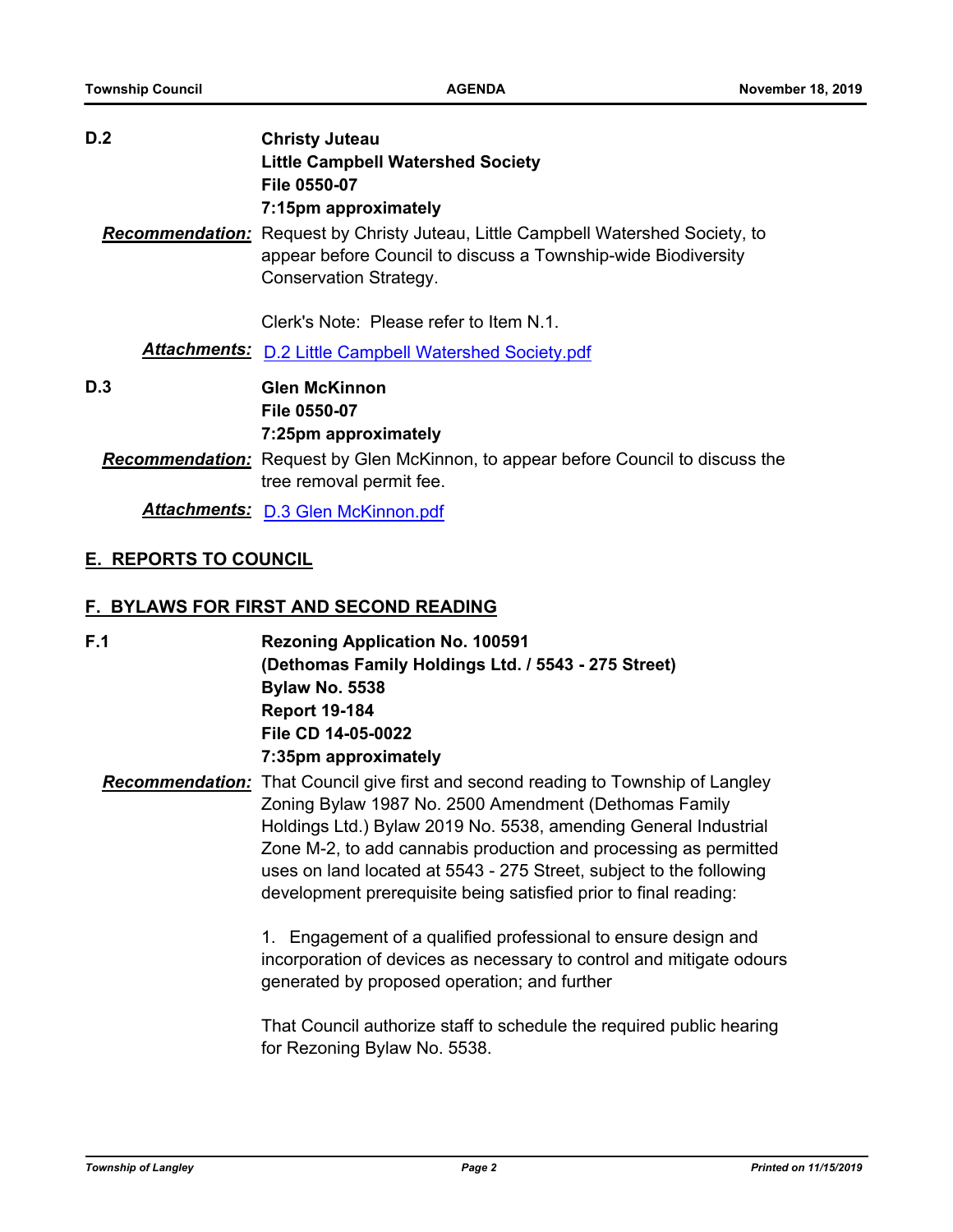Explanation - Bylaw No. 5538

Bylaw 2019 No. 5538 amends the zoning of an approximately 0.29 ha (0.71 ac) property located at 5543 - 275 Street to add cannabis production and processing uses on a site specific basis to the list of uses permitted in the General Industrial M-2 Zone.

## *Attachments:* [F.1 cd Dethomas Family Holdings RZ.pdf](http://tol.ca.legistar.com/gateway.aspx?M=F&ID=67ef727e-db0c-4311-a783-11dcae99e8e7.pdf)

**F.2**

**Official Community Plan Amendment RO100190 and Heritage Revitalization Agreement Amendment Henry Leaf Residence / 5458 - 272 Street Bylaw No. 5536 Bylaw No. 5537 Report 19-182 File CD 14-05-0036 / 6800-25-HEN02 7:40pm approximately**

*Recommendation:* That Council give first and second reading to Langley Official Community Plan Bylaw 1979 No. 1842 Amendment (Gloucester Industrial Park) Bylaw 1988 No. 2556 Amendment (Lightfoot) Bylaw 2019 No. 5536, to add 0.2 ha (0.5 ac) of land located in the 5400 block of 272 Street to the heritage property located at 5458 - 272 Street;

> That Council give first and second reading to Heritage Revitalization Agreement Bylaw (Leaf House) 2004 No. 4307 Amendment Bylaw 2019 No. 5537 to increase the area of the heritage property known as the Henry Leaf Residence located at 5458 - 272 Street by 0.2 ha (0.5 ac);

> That Council consider that Langley Official Community Plan Bylaw 1979 No. 1842 Amendment (Gloucester Industrial Park) Bylaw 1988 No. 2556 Amendment (Lightfoot) Bylaw 2019 No. 5536 is consistent with the Township's Five Year Financial Plan as updated annually and with Metro Vancouver's Integrated Liquid Waste Resource Management Plan and Integrated Solid Waste and Resource Management Plan, and with the consultation requirement of Official Community Plan Consultation Policy (07-160); and further

That Council authorize staff to schedule the required Public Hearings for Langley Official Community Plan Bylaw 1979 No. 1842 Amendment (Gloucester Industrial Park) Bylaw 1988 No. 2556 Amendment (Lightfoot) Bylaw 2019 No. 5536 and Heritage Revitalization Agreement Bylaw (Leaf House) 2004 No. 4307 Amendment Bylaw 2019 No. 5537.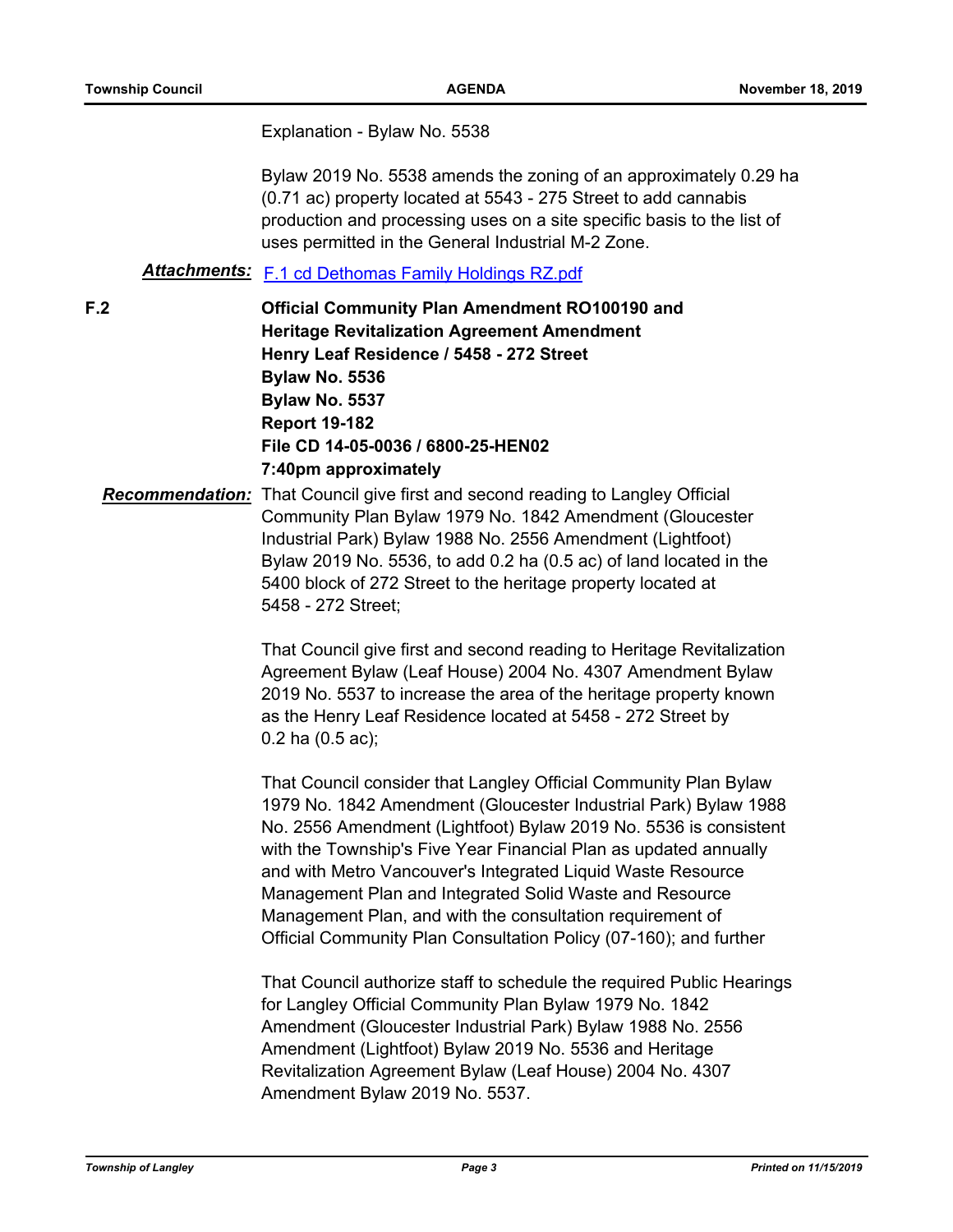Explanation - Bylaw No. 5536

Bylaw 2019 No. 5536 amends the Gloucester Industrial Park Community Plan by updating the legal description of the Leaf House property and the corresponding map ("Schedule A") to reflect an additional 0.2 ha (0.5 ac) of land being added to the property.

Explanation - Bylaw No. 5537

Bylaw 2019 No. 5537 amends Heritage Revitalization Agreement Bylaw (Leaf House) 2004 No. 4307 and Schedule A of that Agreement to increase the lot area of the Heritage Property for the purpose of providing sufficient parking to support the restaurant, retail and office uses outlined in the Heritage Revitalization Agreement, to reflect such changes in the legal description for the property, and to update the legislative references, standards and regulations applicable to the Heritage Property.

## *Attachments:* [F.2 cd Leaf Residence RO HRA.pdf](http://tol.ca.legistar.com/gateway.aspx?M=F&ID=fd67e7fb-9d03-40e3-af6b-17bae88b807f.pdf)

**F.3**

**Official Community Plan Amendment Application No. 100174 (Brown / 7566 - 197 Street) Bylaw No. 5539 Report 19-177 File CD 08-22-0087 7:45pm approximately**

*Recommendation:* That Council give first and second reading to Langley Official Community Plan Bylaw 1979 No. 1842 Amendment (Willoughby Community Plan) Bylaw No. 1988 No. 3800 Amendment (Latimer Neighbourhood Plan) Bylaw 2015 No. 5101 Amendment (Brown) Bylaw 2019 No. 5539, redesignating 0.14 ha (0.34 ac) of land located at 7566 - 197 Street to Rowhouse / Townhouse B (8 - 22 upa);

> That Council consider that Langley Official Community Plan Bylaw 1979 No. 1842 Amendment (Willoughby Community Plan) Bylaw No. 1988 No. 3800 Amendment (Latimer Neighbourhood Plan) Bylaw 2015 No. 5101 Amendment (Brown) Bylaw 2019 No. 5539, is consistent with the Township's Five Year Financial Plan as updated annually and with Metro Vancouver's Integrated Liquid Waste Resource Management Plan and Integrated Solid Waste Resource Management Plan, and with the consultation requirement of Official Community Plan Consultation Policy (07-160); and further

That Council authorize staff to schedule the required Public Hearing for the Community / Neighbourhood Plan amendment bylaw.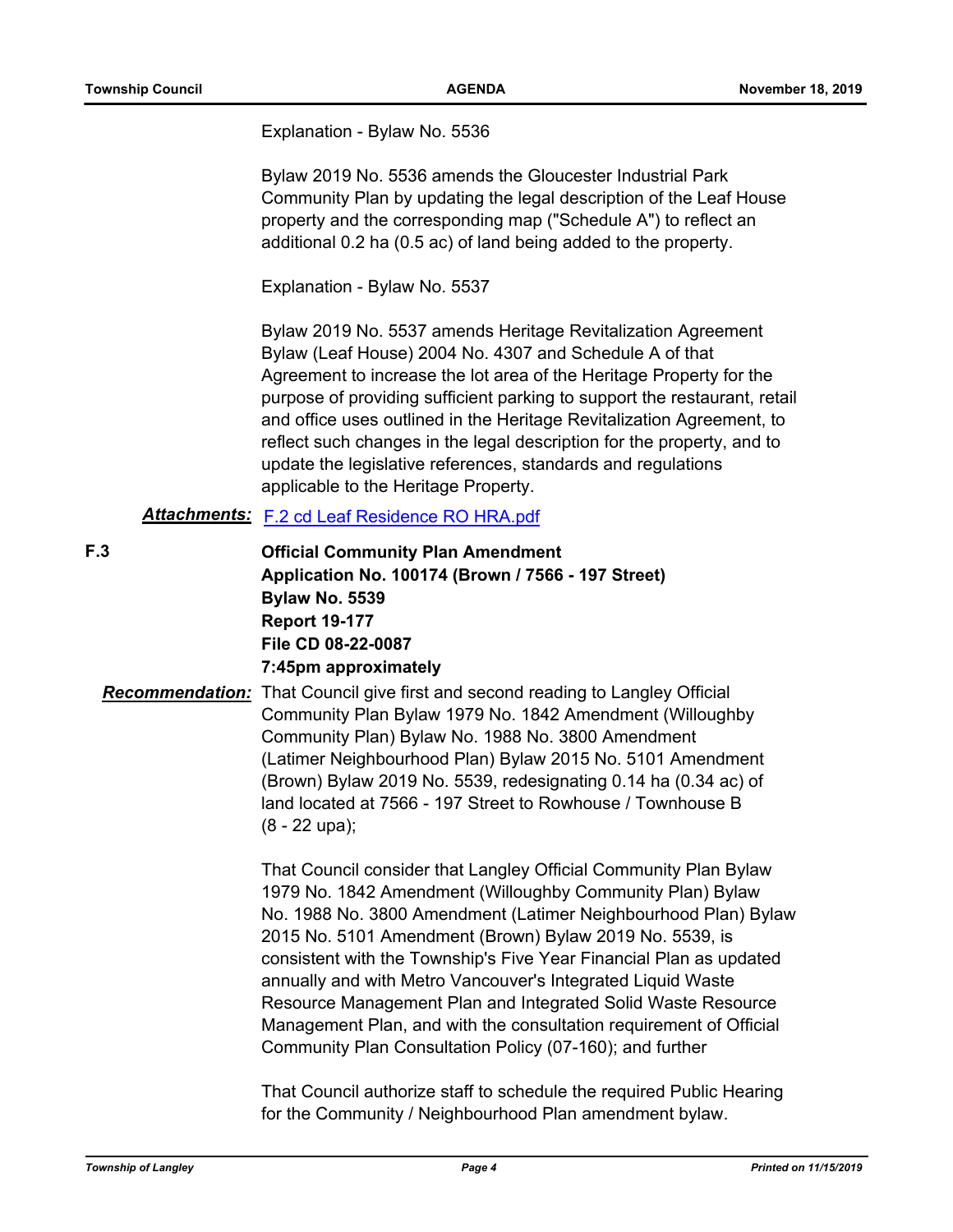Explanation - Bylaw No. 5539

Bylaw 2019 No. 5539 amends the Willoughby Community Plan and Latimer Neighbourhood Plan for a portion of 7566 - 197 Street to allow for future development that is consistent with the remainder of the block.

*Attachments:* [F.3 cd Brown RO.pdf](http://tol.ca.legistar.com/gateway.aspx?M=F&ID=9acf082a-6880-4c60-b0fe-d964fafdbb63.pdf)

## **G. BYLAWS FOR FIRST, SECOND AND THIRD READING**

**Commercial Vehicle Licencing Bylaw Bylaw No. 5532 Report 19-174 File CD 4320-01 7:55pm approximately G.1**

## *Recommendation:* That Council give first, second and third reading to the Township of Langley Commercial Vehicle Licencing Repeal Bylaw 2019 No. 5532.

Explanation - Bylaw No. 5532

Bylaw 2019 No. 5532 is a bylaw to repeal the Township of Langley Commercial Vehicle Licencing Bylaw 1988 No. 2549 and all amendments.

- *Attachments:* [G.1 cd Commercial Vehicle Licencing Bylaw.pdf](http://tol.ca.legistar.com/gateway.aspx?M=F&ID=607ac365-ee7b-4f31-b085-63724847e827.pdf)
- **Development Permit Delegation University District Bylaw No. 5541 Report 19-185 File CD BA000011 8:00pm approximately G.2**
	- *Recommendation:* That Council give first, second and third reading to Development Permit Delegation Bylaw 2016 No. 5246 Amendment (University District) Bylaw 2019 No. 5541, pursuant to Section 154 of the Community Charter, to delegate Council's powers to issue specified development permits in the University District to Township officers and employees.

Explanation - Bylaw No. 5541

Bylaw 2019 No.5541 amends Development Permit Delegation Bylaw 2016 No. 5246 to delegate Council's powers to issue specified development permits in the University District to Township officers and employees.

*Attachments:* [G.2 cd DP Delegation University District.pdf](http://tol.ca.legistar.com/gateway.aspx?M=F&ID=c400e285-f791-4a36-be2a-98c6ebf2f301.pdf)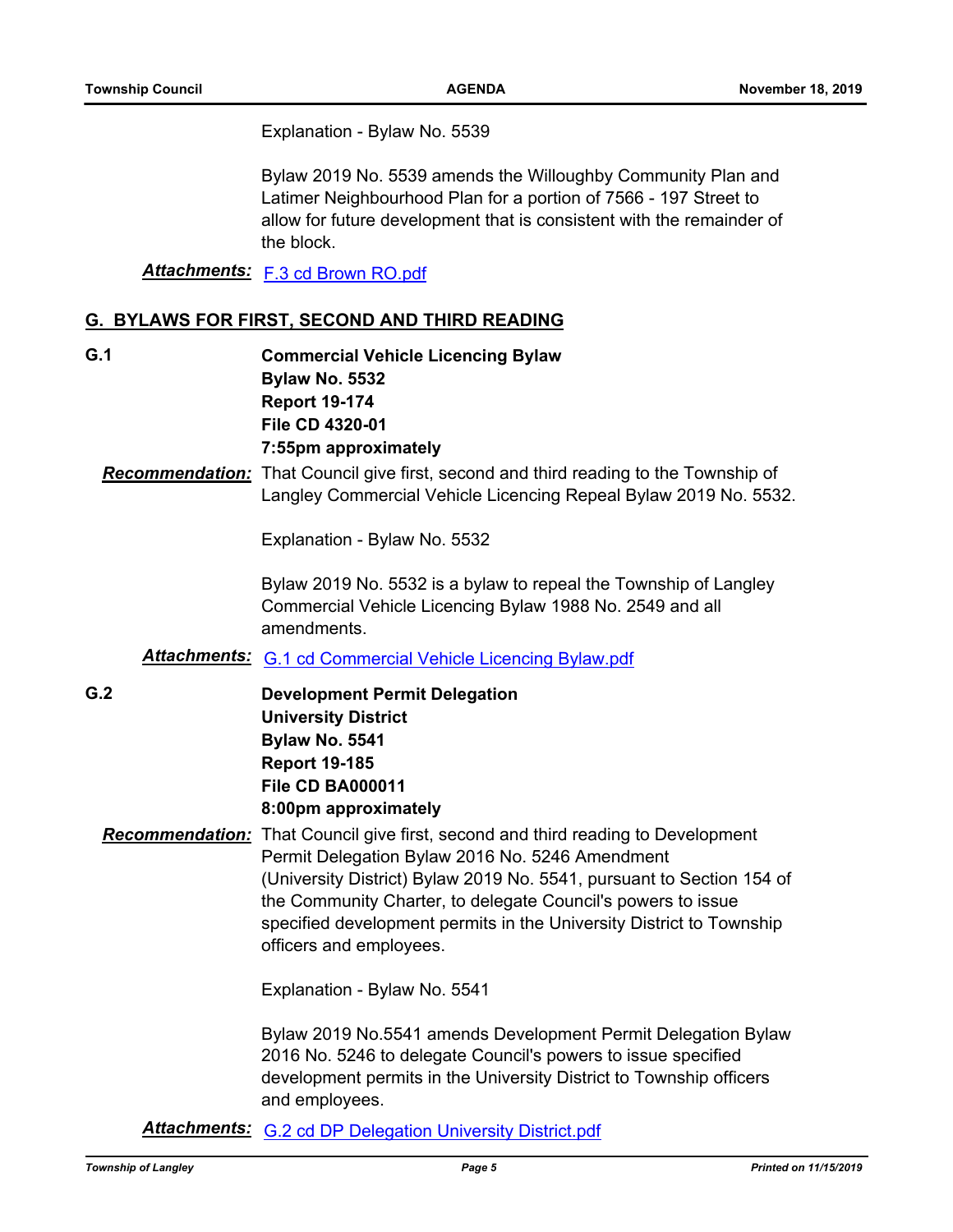#### **H. BYLAWS FOR CONSIDERATION AT THIRD READING**

**Rezoning Application No. 100537 (Denbow Transport Ltd. / 1030 - 272 Street) Bylaw No. 5503 Report 19-157 File CD 13-08-0013 8:10pm approximately H.1**

*Recommendation:* That Council give third reading to "Township of Langley Zoning Bylaw 1987 No. 2500 Amendment (Denbow Transport Ltd.) Bylaw 2019 No. 5503".

Explanation - Bylaw No. 5503

Bylaw 2019 No. 5503 amends Rural Zone RU-2 to permit storage and distribution facilities for wood and soil based products including parking of commercial vehicles related to the storage and distribution facility on property located at 1030 - 272 Street to accommodate an agricultural distribution centre.

## *Attachments:* [H.1 cd Denbow RZ.pdf](http://tol.ca.legistar.com/gateway.aspx?M=F&ID=dd86106c-677b-4f43-8077-7aaf12db5ebd.pdf)

**Rezoning Application No. 100515 Development Permit Application No. 100983 and Development Variance Application No. 100104 (Qualico Developments (Vancouver) Inc. / 7664 - 204 Street, 20431 and 20495 - 76 Avenue, and a Portion of 20525 - 76 Avenue) Bylaw No. 5501 Bylaw No. 5514 Report 19-162 File CD 08-23-0176 8:15pm approximately H.2** *Recommendation:* That Council give third reading to "Township of Langley Zoning Bylaw 1987 No. 2500 Amendment (Qualico Developments (Vancouver) Inc.) Bylaw 2019 No. 5501"; and "Township of Langley Phased Development Agreement (Qualico Developments (Vancouver) Inc.) Bylaw 2019 No. 5514". Explanation - Bylaw No. 5501 Bylaw 2019 No. 5501 rezones 4.08 ha (10.07 ac) of land at 7664 - 204 Street, 20431 and 20495 - 76 Avenue and a portion of 20525 - 76 Avenue from Suburban Residential Zone SR-2 to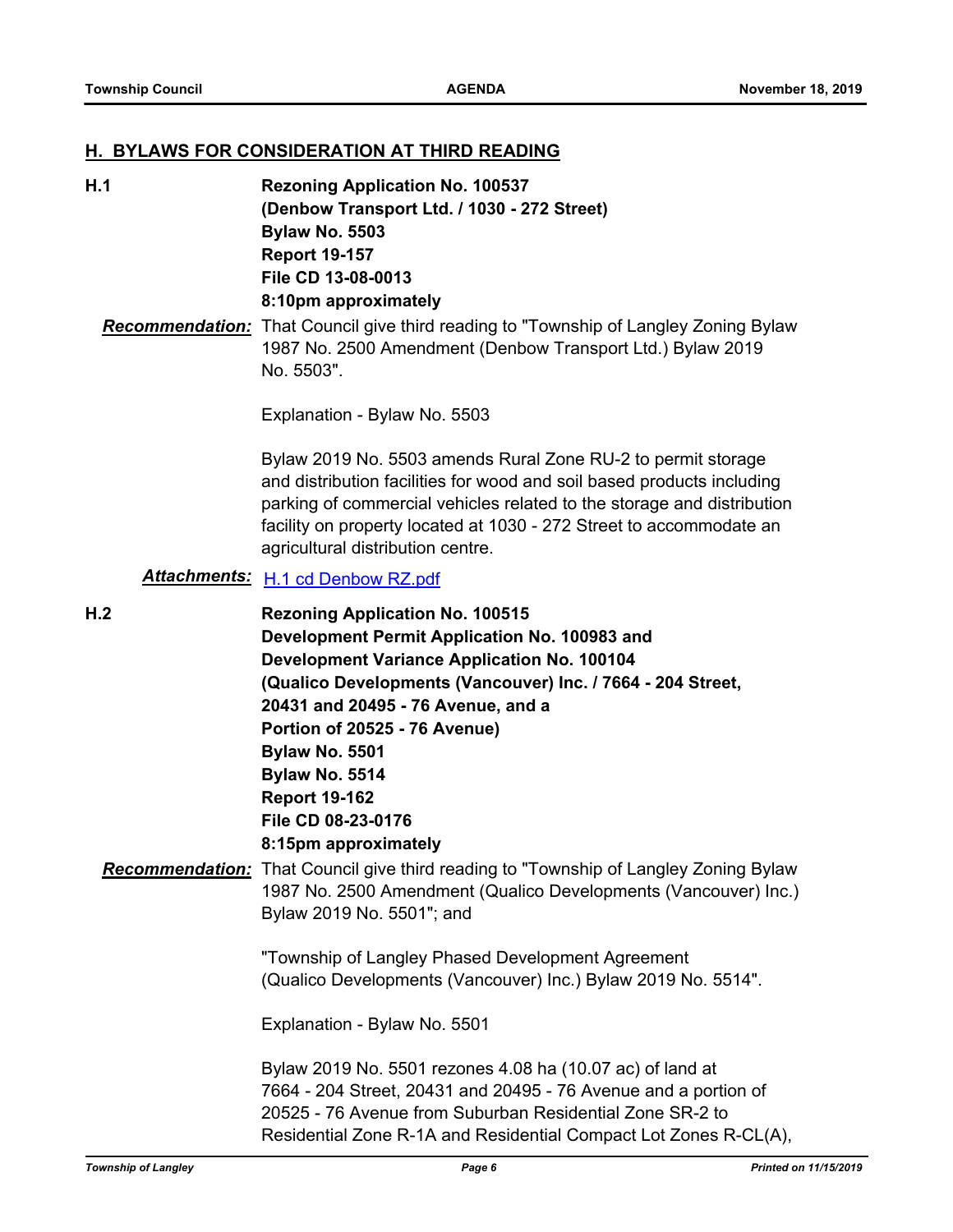R-CL(B), R-CL(RH) and R-CL(SD) to accommodate 88 residential lots.

Explanation - Bylaw No. 5514

Bylaw 2019 No. 5514 authorizes the Township of Langley to enter into a phased development agreement with Qualico Developments (Vancouver) Inc.

Development Permit No. 100983

Running concurrently with this Bylaw is Development Permit No. 100983 Qualico Developments (Vancouver) Inc. / 7664 - 204 Street, 20431 and 20495 - 76 Avenue, and a Portion of 20525 - 76 Avenue) in accordance with Attachment A subject to the following conditions:

a. An exterior design control agreement shall be entered into for all lands zoned Residential Zone R-1A and Residential Compact Lot Zones R-CL(A) and R-CL(B) ensuring that building design and site development standards are high quality, consistent and compatible with other lots and development in accordance with Section 4.2.1 of the Yorkson Neighbourhood Plan;

b. Written confirmation from owner and landscape architect or arborist that the tree protection fencing identified in the tree management plan is in place.

Development Variance Permit No. 100104

Running concurrently with this Bylaw is Development Variance Permit No. 100104 (Qualico Developments (Vancouver) Inc. / 7664 - 204 Street, 20431 and 20495 - 76 Avenue, and a Portion of 20525 - 76 Avenue) in accordance with Attachment B subject to the following conditions:

a. Section 401.5 (1) - Siting of Buildings and Structures of Township of Langley Zoning Bylaw No. 2500 is hereby varied to reduce the minimum front lot line setback requirement from 6.0 metres to 2.5 metres for the principal building on proposed Lots 25 and 26. b. Section 401.5 (3) - Siting of Buildings and Structures of Township of Langley Zoning Bylaw No. 2500 is hereby varied to reduce the minimum interior side lot line setback requirement for a detached garage from 0.9 metres to 0.6 metres on proposed Lots 47, 48, 54, 55, and 63;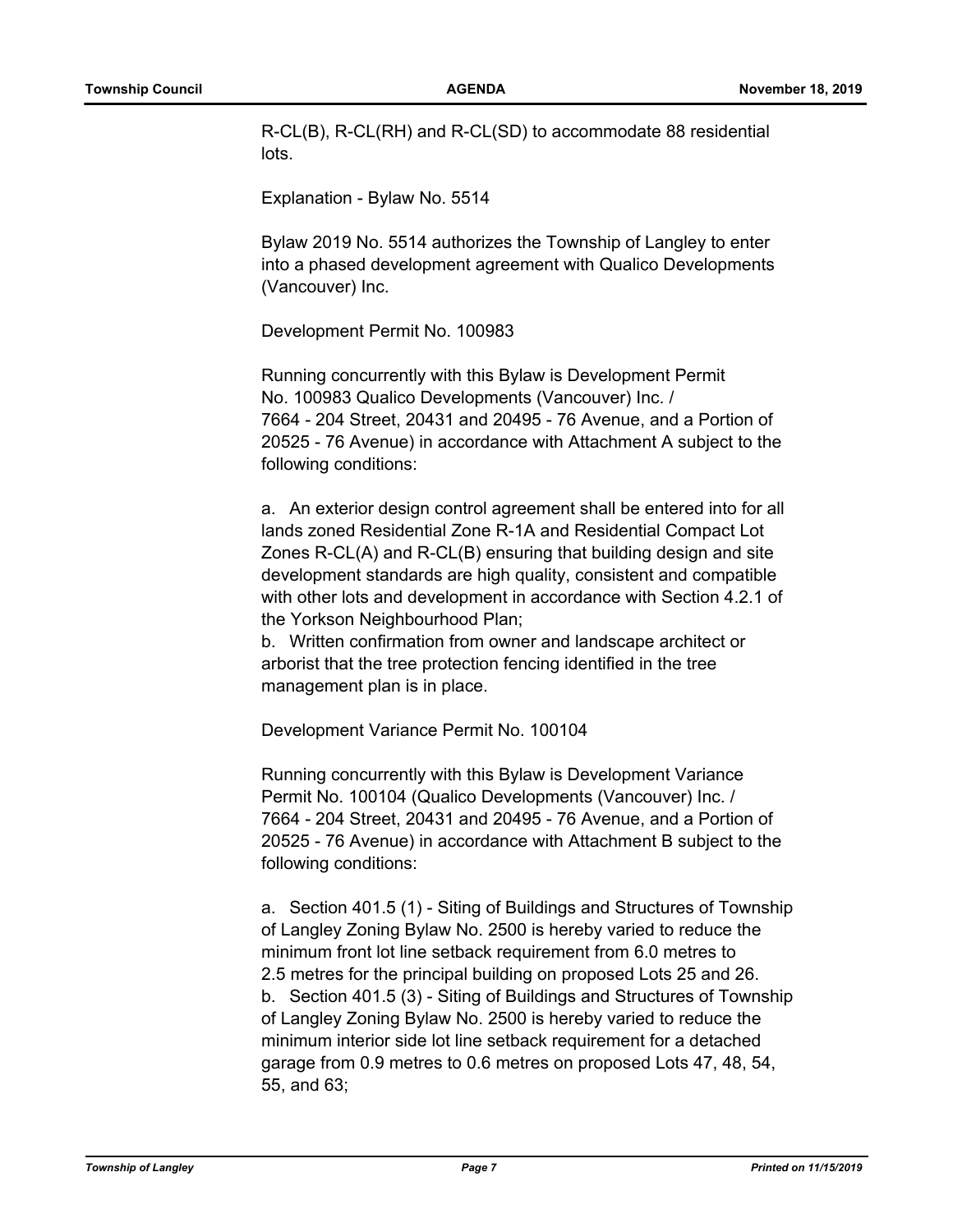c. Section 401.5 (3) - Siting of Buildings and Structures of Township of Langley Zoning Bylaw No. 2500 is hereby varied to reduce the minimum side lot line setback requirement for a principal building abutting a street from 3.0 metres to 2.5 metres on proposed Lots 25 and 26.

*Attachments:* [H.2 cd Qualico RZ DP DVP.pdf](http://tol.ca.legistar.com/gateway.aspx?M=F&ID=9467bea3-b9cc-40db-942f-b2ff60a10b60.pdf)

#### **I. BYLAWS FOR FINAL ADOPTION**

**I.1**

**Fraser Valley Intermunicipal Business Licence Program Bylaw No. 5500 Report 19-168 File CD 3900-25 8:25pm approximately**

*Recommendation:* That Council give final reading to "Intermunicipal Business Licence Bylaw 2012 No. 4966 Amendment Bylaw 2019 No. 5500".

Explanation - Bylaw No. 5500

Bylaw 2019 No. 5500 updates the Township of Langley Intermunicipal Business Licence Bylaw to add the City of Merritt and the Village of Harrison Hot Springs to the Participating Municipalities.

## *Attachments:* [I.1 5500 - IMBL Bylaw Amendment.pdf](http://tol.ca.legistar.com/gateway.aspx?M=F&ID=78416ba6-45e2-4c3d-a646-eef691863d91.pdf)

**I.2**

**Township of Langley Council Procedure Bylaw 2016 No. 5199 Amendment Bylaw 2019 No. 5522 Bylaw No. 5522 Report 19-163 File ADM 3900-25 8:30pm approximately**

*Recommendation:* That Council give final reading to "Township of Langley Council Procedure Bylaw 2016 No. 5199 Amendment Bylaw 2019 No. 5522".

Explanation - Bylaw No. 5522

Bylaw 2019 No. 5522 amends Council Procedure Bylaw 2016 No. 5199. The bylaw incorporates amendments to:

 $\Box$  Provide for the automatic release of specified items from Closed Council meetings;

□ Permit Third, or Third and Final readings during a Public Hearing Council meeting;

□ the Delegation process; and

 $\Box$  Housekeeping items.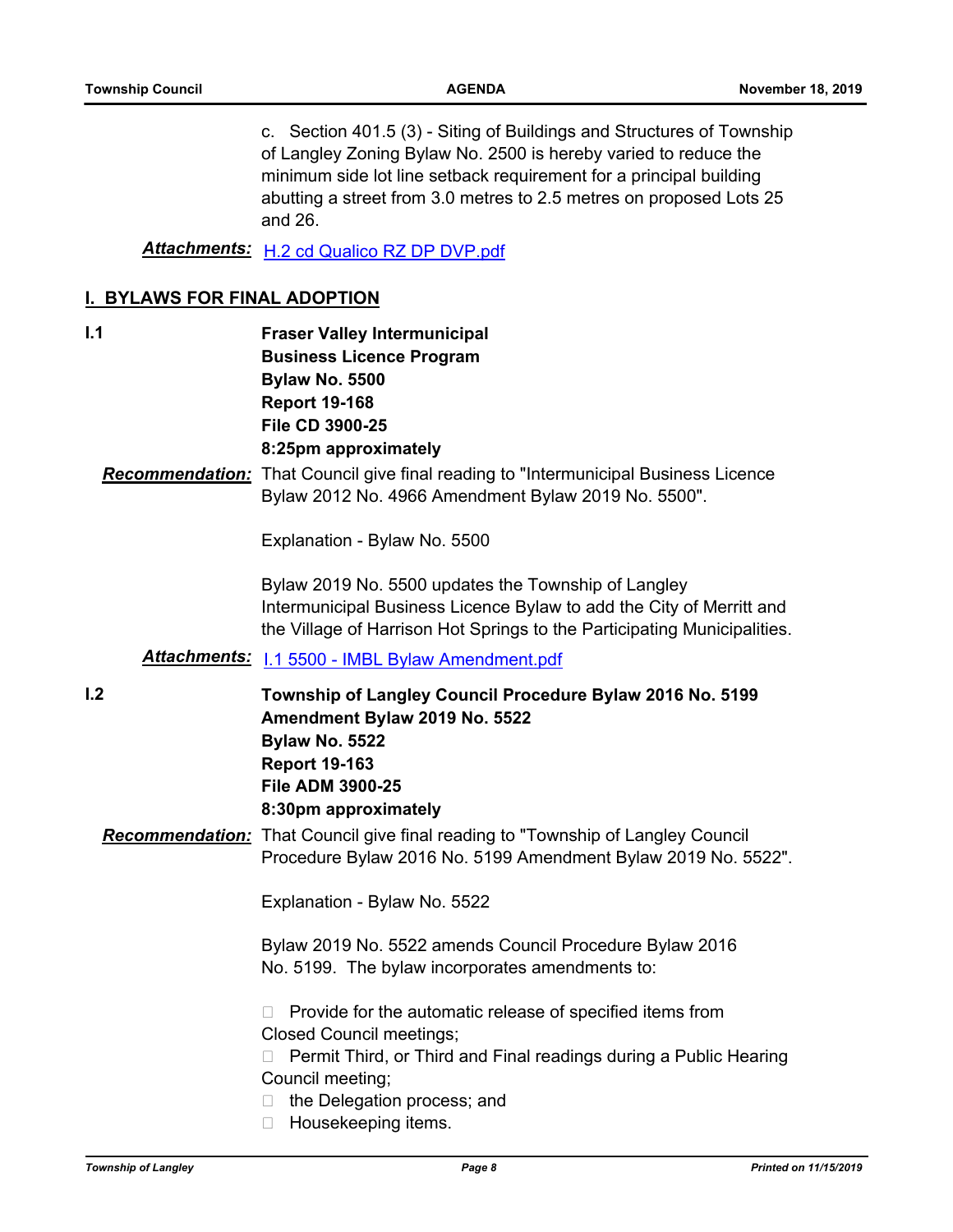**I.3**

Clerk's Note: At the November 4, 2019 Regular Evening Council meeting, Council removed the amendment to Section 9.08 regarding speaking time on debatable motions and referred it to a future Council Priorities Committee meeting for further discussion. *Attachments:* [I.2 Bylaw 5522 - Council Procedure Bylaw.pdf](http://tol.ca.legistar.com/gateway.aspx?M=F&ID=cf48ea9e-4aff-4509-b6c3-cb4ffe1cfb17.pdf) **Rezoning Application No. 100514 and Development Permit Application No. 100976 (1133305 BC Ltd. / 20214 - 82 Avenue) Bylaw No. 5418 Report 18-138 File CD 08-26-0196 8:35pm approximately** *Recommendation:* That Council give final reading to "Township of Langley Zoning Bylaw 1987 No. 2500 Amendment (1133305 BC Ltd.) Bylaw 2018 No. 5418".

Explanation - Bylaw No. 5418

Bylaw 2018 No. 5418 rezones 1.93 ha (4.77 ac) of land located at 20214 - 82 Avenue from Suburban Residential Zone SR-2 to Comprehensive Development Zone CD-130 to permit 52 rowhouse units in 10 buildings.

Development Permit No. 100976

That Council authorize issuance of Development Permit No. 100976 (1133305 BC Ltd. / 20214 - 82 Avenue) in accordance with Attachment A subject to the following conditions:

a. Building plans being in substantial compliance with Schedules "A" through "L";

b. On-site landscaping plans being in substantial compliance with Schedules "M" through "R", and in compliance with Subdivision and Development Servicing Bylaw (Schedule I - Tree Protection) and the Township's Street Trees and Boulevard Plantings Policy, to the acceptance of the Township;

Although not part of the development permit requirements, the applicant is advised that prior to issuance of a building permit, the following items will need to be finalized:

a. Issuance of an Energy Conservation and GHG Emissions Reduction Development Permit;

- b. Completion of the subdivision to create 52 rowhouse lots;
- c. Registration of party wall and common element maintenance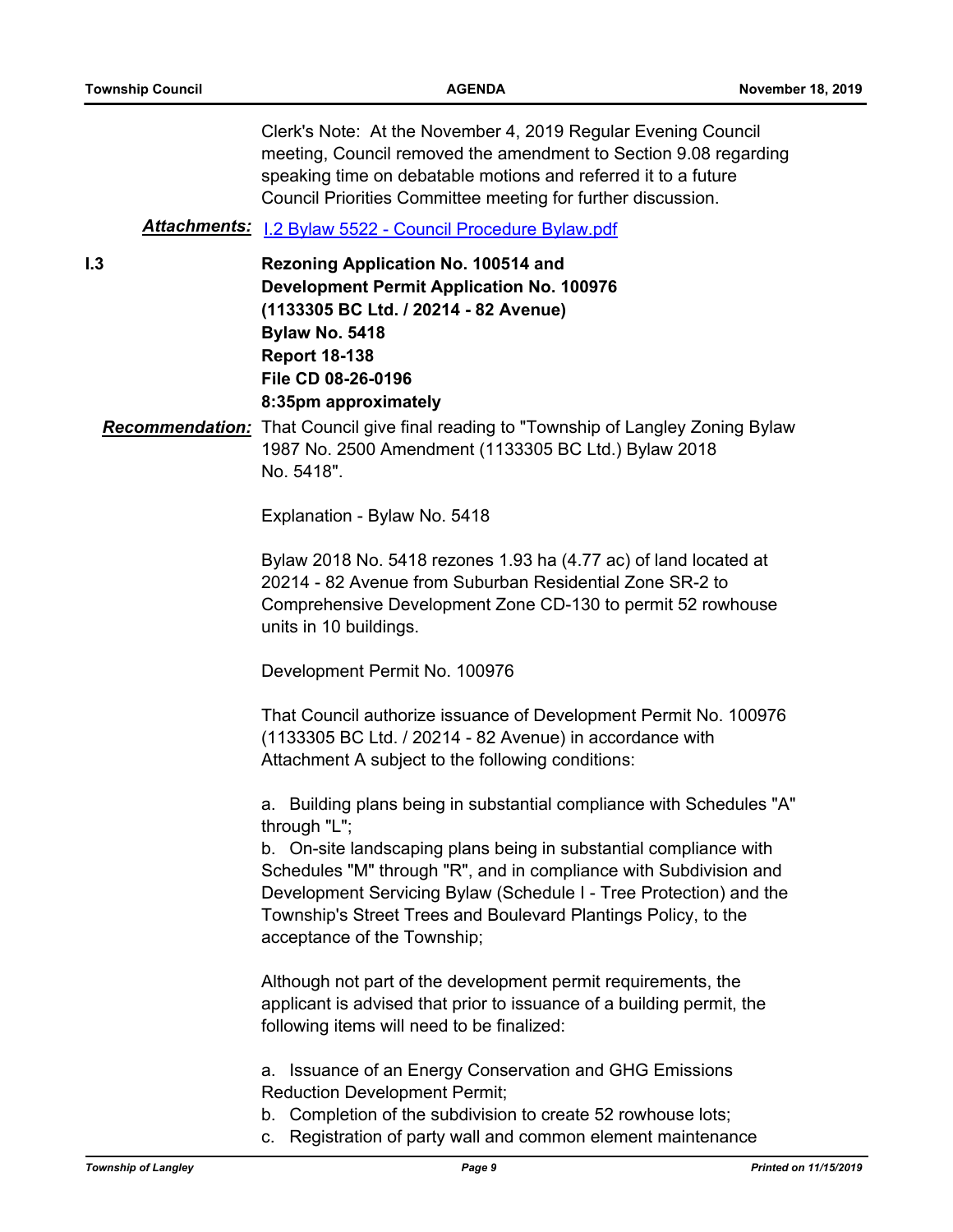agreements on the title of all lots;

d. Registration of an easement securing the required visitor parking stalls;

e. On-site landscaping to be secured by letter of credit at building permit stage;

f. Written confirmation from the owner and landscape architect or arborist that tree protection fencing identified in the tree management plan is in place;

g. Submission of a site specific on-site servicing and stormwater management plan in accordance with the Subdivision and Development Servicing Bylaw and an erosion and sediment control plan in accordance with the Erosion and Sediment Control Bylaw, to the acceptance of the Township; and

h. Payment of supplemental development permit application fees, Development Cost Charges, and building permit administration fees.

Clerk's Note: Please note that all development prerequisites listed in the Community Development Division report to Council of September 17, 2018 attached to the Bylaw have been satisfactorily addressed. The Public Hearing for the Bylaw was held on November 19, 2018 with third reading given on December 3, 2018. Please note that the applicant has provided a contribution in the amount of \$250,328.00 as community amenities in compliance with requirements of Community Amenity Contributions Policy No. 07-166, in order to advance final adoption of the subject Bylaw, based on the understanding that such payment may be returned to the applicant should Council, at a future date, decide to exempt the subject application from the requirements of the Policy.

*Attachments:* [I.3 cd 1133305 BC Ltd RZ DP.pdf](http://tol.ca.legistar.com/gateway.aspx?M=F&ID=46c89dcd-50b6-4dc2-81a0-d0794a0a3725.pdf)

#### **J. ITEMS FROM PRIOR MEETINGS**

Councillor Woodward has requested reconsideration of the following motion from the October 1, 2018 Regular Evening meeting of Council:

**Motion to Reconsider 8:40pm approximately J.1** *Recommendation:* That Council reconsider the following motion:

> Williams Neighbourhood Plan Bylaw No. 5334 Bylaw No. 5335 Bylaw No. 5336 Report 18-41 File CD LRP00012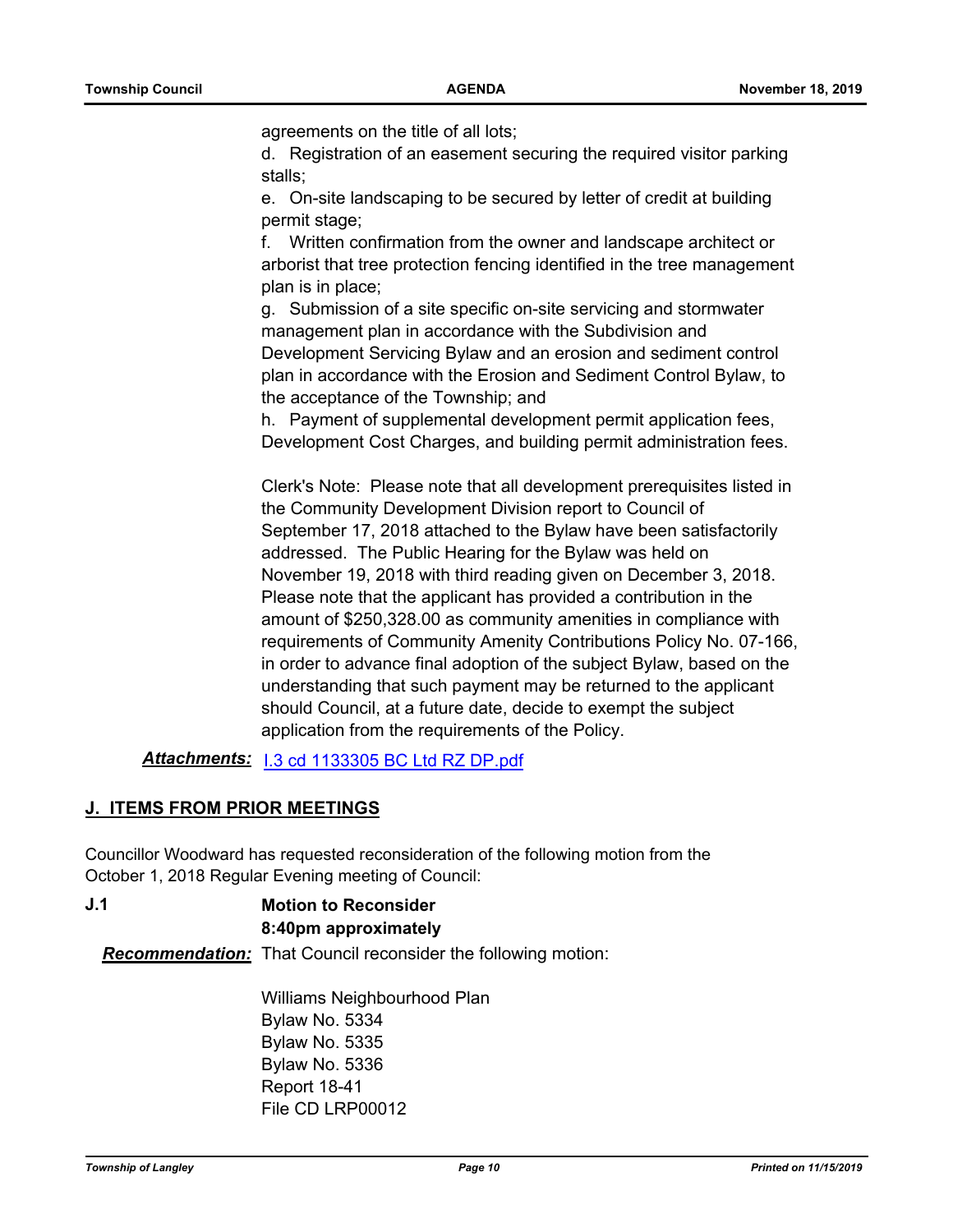That Council give final reading to "Langley Official Community Plan Bylaw 1979 No. 1842 Amendment (Williams Amendment) Bylaw 2018 No. 5334";

"Langley Official Community Plan Bylaw 1979 No. 1842 Amendment (Willoughby Community Plan) Bylaw 1998 No. 3800 Amendment (Williams Neighbourhood Plan) Bylaw 2018 No. 5335"; and

Development Application and Fee Bylaw 1987 No. 2470 Amendment Bylaw 2018 No. 5336. CARRIED

*Attachments:* [J.1 Williams Community Plan.pdf](http://tol.ca.legistar.com/gateway.aspx?M=F&ID=08cdd11d-66eb-47e1-b47c-099a61b1c63d.pdf)

#### **K. MAYOR AND COUNCIL REPORT**

#### **L. METRO VANCOUVER REPRESENTATIVES REPORT**

## **M. ITEMS BROUGHT FORWARD FOR PUBLIC INFORMATION FROM SPECIAL CLOSED MEETINGS**

The following items have been brought forward from the November 4, 2019 Special Closed Council meeting for public information:

**2020 Council Appointments to Regional and External Organizations Report 19-44 File ADM 0540-01 M.1** *Recommendation:* That the following Council members be appointed to the Regional and External Organizations that the Township is invited to attend for 2020: CP Community Advisory Panel Mayor Froese Councillor Davis Alternate: Councillor Arnason Tourism Langley Board of Directors Councillor Kunst Alternate: Councillor Whitmarsh

Salvation Army Gateway of Hope Community Council Councillor Ferguson Alternate: Councillor Woodward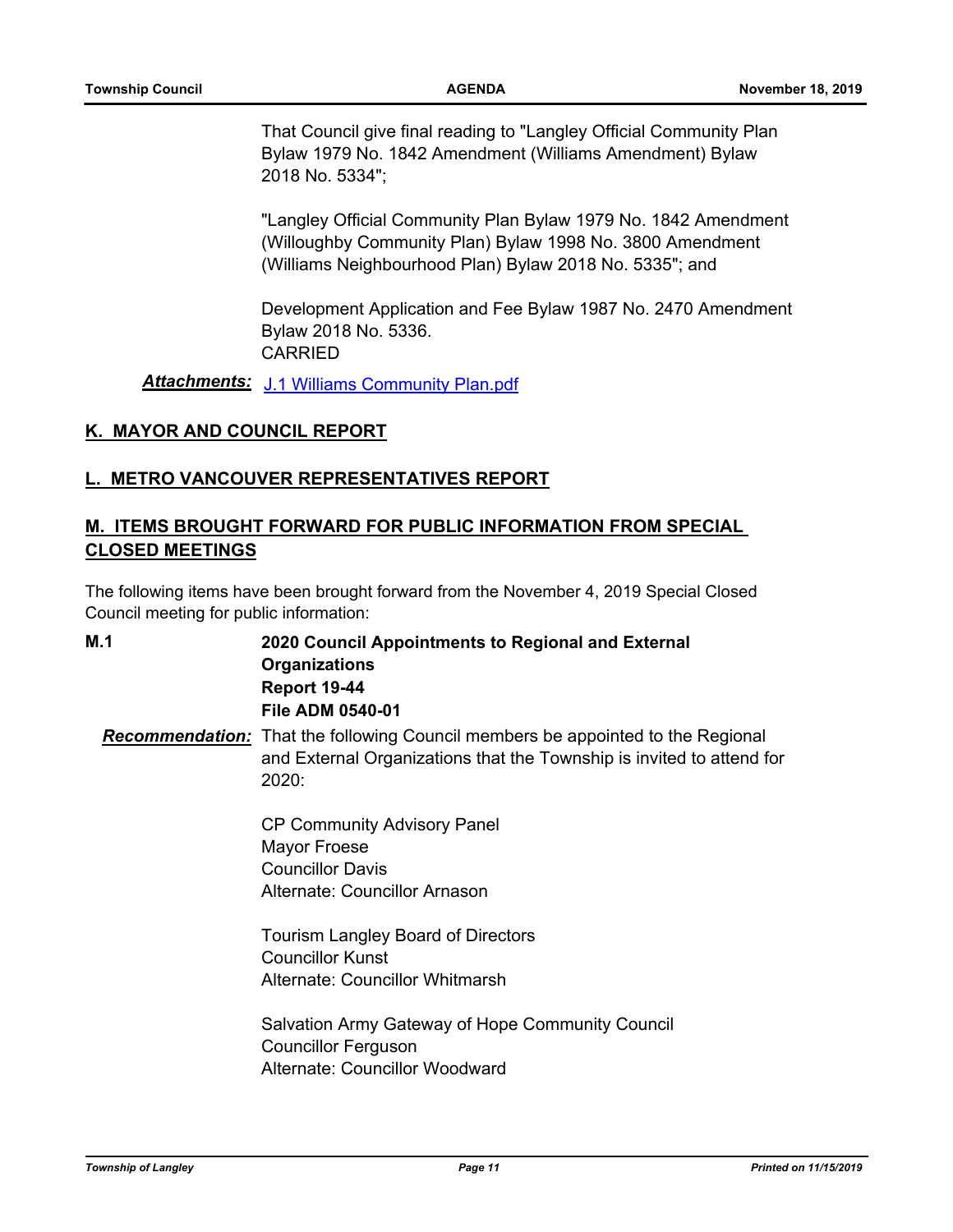|     | <b>BC Farm Machinery Museum</b><br><b>Councillor Kunst</b>                                                                   |
|-----|------------------------------------------------------------------------------------------------------------------------------|
|     | <b>Alternate: Councillor Davis</b>                                                                                           |
|     |                                                                                                                              |
|     | Langley Sustainable Agriculture Foundation                                                                                   |
|     | <b>Councillor Davis</b>                                                                                                      |
|     | Alternate: Councillor Richter                                                                                                |
|     | School District No. 35 / Municipal Liaison Committee                                                                         |
|     | <b>Councillor Whitmarsh</b>                                                                                                  |
|     | <b>Councillor Woodward</b>                                                                                                   |
|     | Alternate: Councillor Ferguson                                                                                               |
|     | Langley Refugee and Immigrant Advisory Committee                                                                             |
|     | <b>Councillor Kunst</b>                                                                                                      |
|     | Alternate: Councillor Arnason                                                                                                |
|     | Fraser Health Municipal Regional Meeting                                                                                     |
|     | <b>Mayor Froese</b>                                                                                                          |
|     | Alternate: Councillor Arnason; and further                                                                                   |
|     | That the appointments be released and brought forward at a future                                                            |
|     | Regular Council meeting.                                                                                                     |
|     | <b>CARRIED</b>                                                                                                               |
|     | Section 90(1) (a) Personnel                                                                                                  |
| M.2 | 2020 Township of Langley Statutory Committees, and                                                                           |
|     | <b>Fraser Valley Regional Library Board Annual Appointments</b>                                                              |
|     | <b>Report 19-45</b>                                                                                                          |
|     | <b>File ADM 0540-20</b>                                                                                                      |
|     | Recommendation: That the following Council members be appointed to the Township of<br>Langley Statutory Committees for 2020: |
|     |                                                                                                                              |
|     | <b>Board of Variance</b>                                                                                                     |
|     | <b>Councillor Davis</b>                                                                                                      |
|     | <b>Councillor Kunst</b>                                                                                                      |
|     | <b>Parcel Tax Roll Review Panel</b>                                                                                          |
|     | <b>Mayor Froese</b>                                                                                                          |
|     | <b>Councillor Arnason</b>                                                                                                    |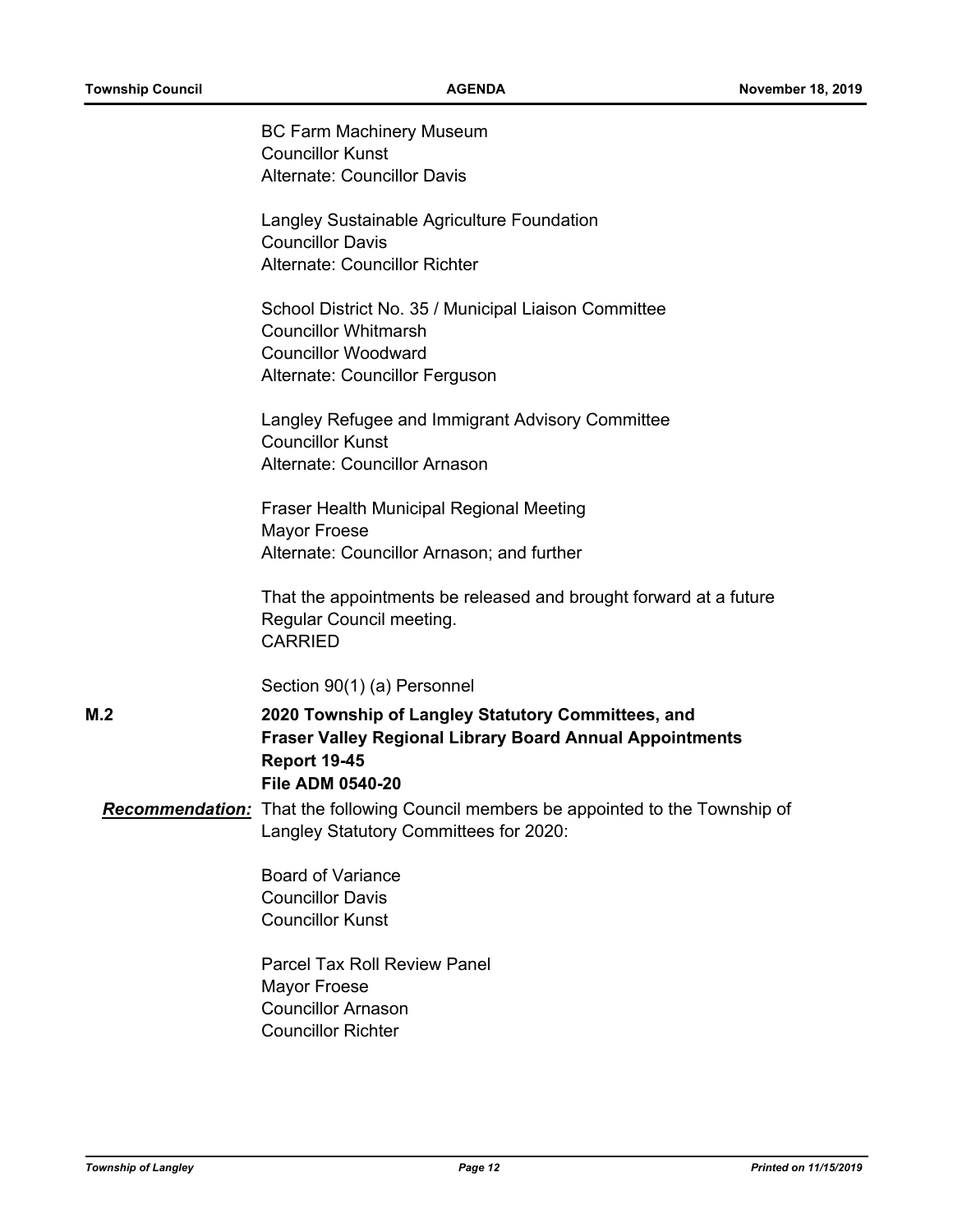That the following Council members be appointed to the Fraser Valley Regional Library Board for 2020: Councillor Arnason Alternate: Councillor Woodward; and further

That the appointments be released and brought forward at a future Regular Council meeting. CARRIED

Section 90(1) (a) Personnel

#### **N. OTHER BUSINESS**

At the November 4, 2019 Evening Meeting of Council, Councillor Arnason provided the following Notices of Motion:

**Biodiversity Strategy 8:55pm approximately N.1** *Recommendation:* Whereas the Township of Langley is growing at a rate of approximately 2% per year, which development primarily occurs in greenfield areas that have been the subject of historic reports regarding the specific flora and fauna which are features of specific ecosystems and habitats within a variety of areas;

> Whereas the Township is guided by high level policies such as the Sustainability Charter, Wildlife Habitat Conservation Strategy, ISWMPs, as well as existing and developing Neighbourhood Plans, which all highlight the importance of maintaining and enhancing ecological integrity as we continue to urbanize in order to enhance identified ecological, economic, and social goals; and

Whereas it is increasingly important that detailed and specific policies and frameworks be advanced in order to inform decision-making with respect to a host of environmental matters in order to protect, enhance, and sustain our existing biodiversity;

Therefore be it resolved that Council direct staff to review the options for the development of a Biodiversity Strategy for the Township, with the broader goal of increasing the amount of natural areas, enhancing biodiversity, and expanding access to nature in our community. Staff's subsequent report to Council should include a review of similar strategies within other Metro communities, possible timelines for development of the Strategy, budgetary implications, staff resources, as well as opportunities to work with other stakeholder partners further to the integration of existing sensitive ecosystem mapping information in order to inform the Strategy.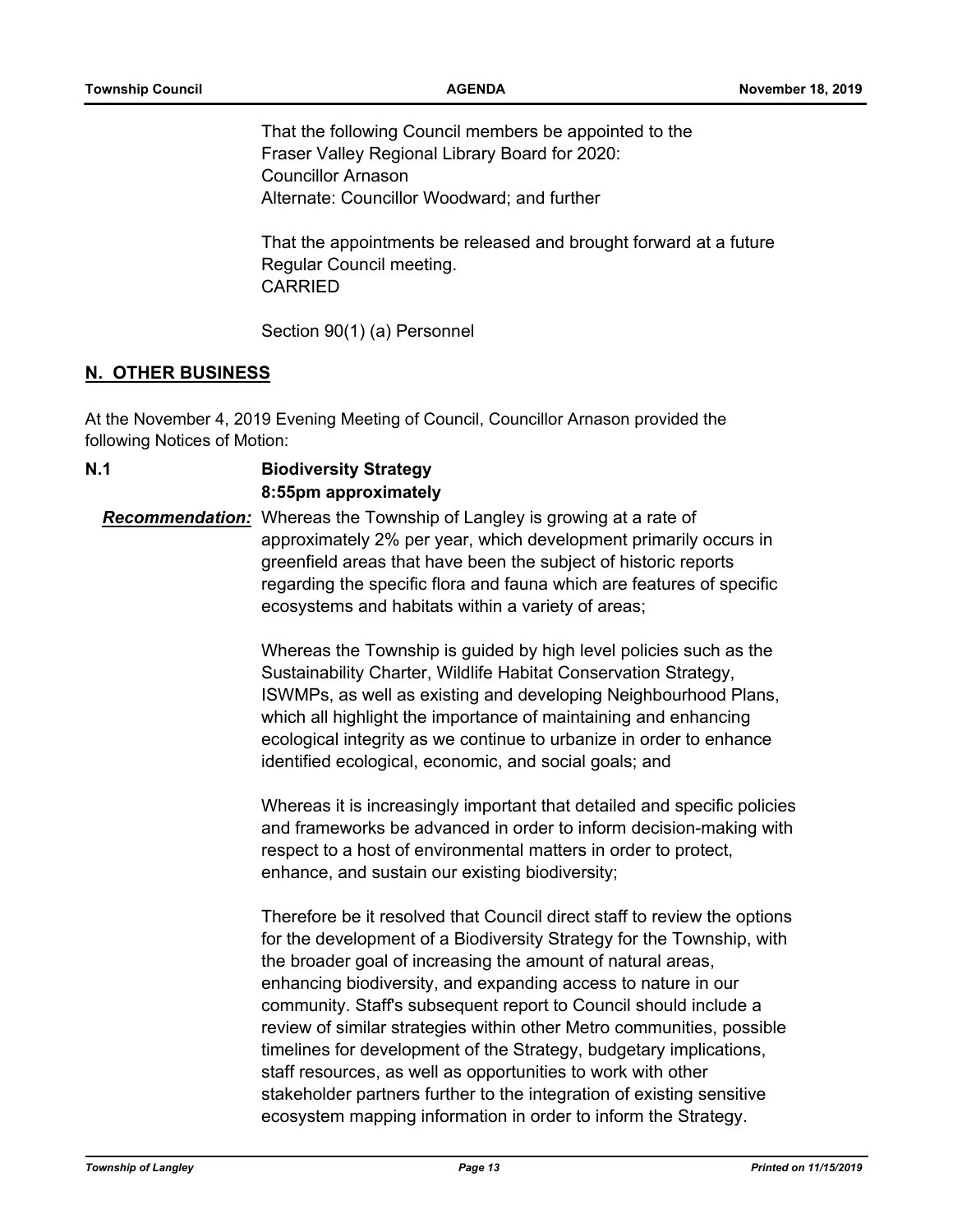| N.2               | <b>Affordable Housing Service Agreements for Rental</b><br><b>Accommodations</b><br>9:00pm approximately                                                                                                                                                                                                                                                                                                                                                                                                                                                                                                                                                                     |
|-------------------|------------------------------------------------------------------------------------------------------------------------------------------------------------------------------------------------------------------------------------------------------------------------------------------------------------------------------------------------------------------------------------------------------------------------------------------------------------------------------------------------------------------------------------------------------------------------------------------------------------------------------------------------------------------------------|
|                   | <b>Recommendation:</b> Whereas the Township of Langley Housing Action plan identifies<br>affordable rental housing as a key component for the provision of a<br>"range" of housing options for our growing community;                                                                                                                                                                                                                                                                                                                                                                                                                                                        |
|                   | Whereas there has been a gradual generation of much-needed rental<br>housing units that have been recently approved in the Township,<br>which has generally enhanced opportunities for those able to afford<br>market rents, but does not address the needs of those who require<br>more affordable rental housing; and                                                                                                                                                                                                                                                                                                                                                      |
|                   | Whereas Council has recently endorsed the adoption of strategic<br>Community Amenity Charges, of which 10% is being directed to an<br>Affordable Housing Reserve Fund, but said fund will take many years<br>to collect enough capital to acquire land or partner with other levels of<br>government in order to build affordable rental housing in the<br>Township;                                                                                                                                                                                                                                                                                                         |
|                   | Therefore be it resolved that Council direct staff to review<br>opportunities to consider negotiated Affordable Housing Service<br>Agreements managed by third party service providers, that can be<br>considered in rental housing development applications as a<br>community amenity financed by the aforementioned Reserve Fund,<br>and that staff report back to Council as part of the strategic review of<br>the Housing Action Plan and mandated Housing Needs Assessment,<br>in order to consider how these funds can be utilized in order to<br>provide subsidized housing opportunities within rental complexes in<br>private market developments in the Township. |
| Council's policy: | Mayor Froese presented the following Notice of Motion within the deadlines according to                                                                                                                                                                                                                                                                                                                                                                                                                                                                                                                                                                                      |
| N.3               | <b>Elections BC Rules for Campaign Donations and Spending</b><br>9:05pm approximately                                                                                                                                                                                                                                                                                                                                                                                                                                                                                                                                                                                        |
|                   | Recommendation: Whereas recent media reports and social media posts have raised<br>questions of campaign donations during the 2018 Municipal Election                                                                                                                                                                                                                                                                                                                                                                                                                                                                                                                        |

Whereas updated Elections BC rules on campaign donations were put in place during the 2018 Municipal election; and

Whereas further clarity of the campaign donation rules would assist candidates seeking election in the 2022 Municipal Election;

in the Township of Langley;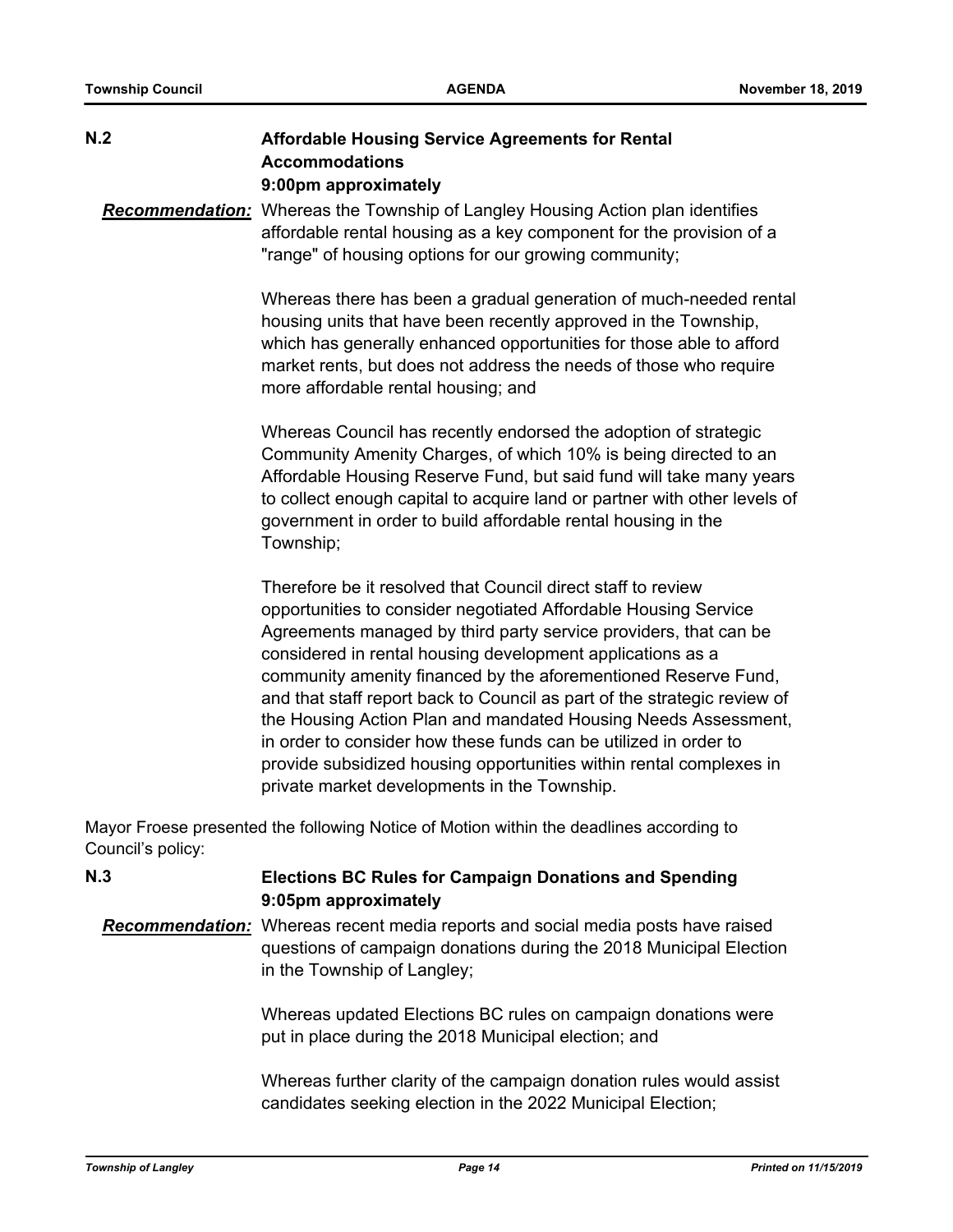Therefore be it resolved that the Township of Langley Council write the Minister of Municipal Affairs and Housing to conduct a review of Elections BC rules for campaign donations and spending, in particular the below listed concerns, and make amendments to the Local Elections Campaign Financing Act in time for implementation prior to the 2022 Municipal Election. The review could involve consultation with Municipalities and the public to address the below listed concerns and any other issues that may arise during the review.

1. Not allowing campaign donations that are exchanged between candidates to increase their personal contribution to their own campaign above the \$2,400 limit.

2. Campaign spending limits and donation rules be imposed to cover the Election Period and Campaign Period rather than just during the Campaign Period.

3. Rules governing donations by individuals with affiliations to organizations, corporations, and unions who have interest in resolutions before the Council of the Municipality where the candidates are running for office be clarified to ensure transparency in keeping with the intent of donations from organizations, corporations and unions.

Councillor Woodward presented the following Notice of Motion within the deadlines according to Council's policy:

## **Legal Opinions and Orientation for the Mayor and Council 9:10pm approximately**

#### *Recommendation:* Whereas:

**N.4**

1. The Township of Langley Council Legal Orientation package dated November 23, 2018, within "Contracting with Local Government" (Personal Liability, Section II), is apparently incompatible with the legal opinion dated September 18, 2017, on the same subject of Council members bidding on and performing Township of Langley contracts; and

2. The Township of Langley legal opinion dated November 4, 2019, provided to Mayor Jack Froese for the apparent purposes of a press release, appears incomplete when compared to the previously provided legal opinions on the same subject dated June 8, 2016, and July 19, 2019, respectively.